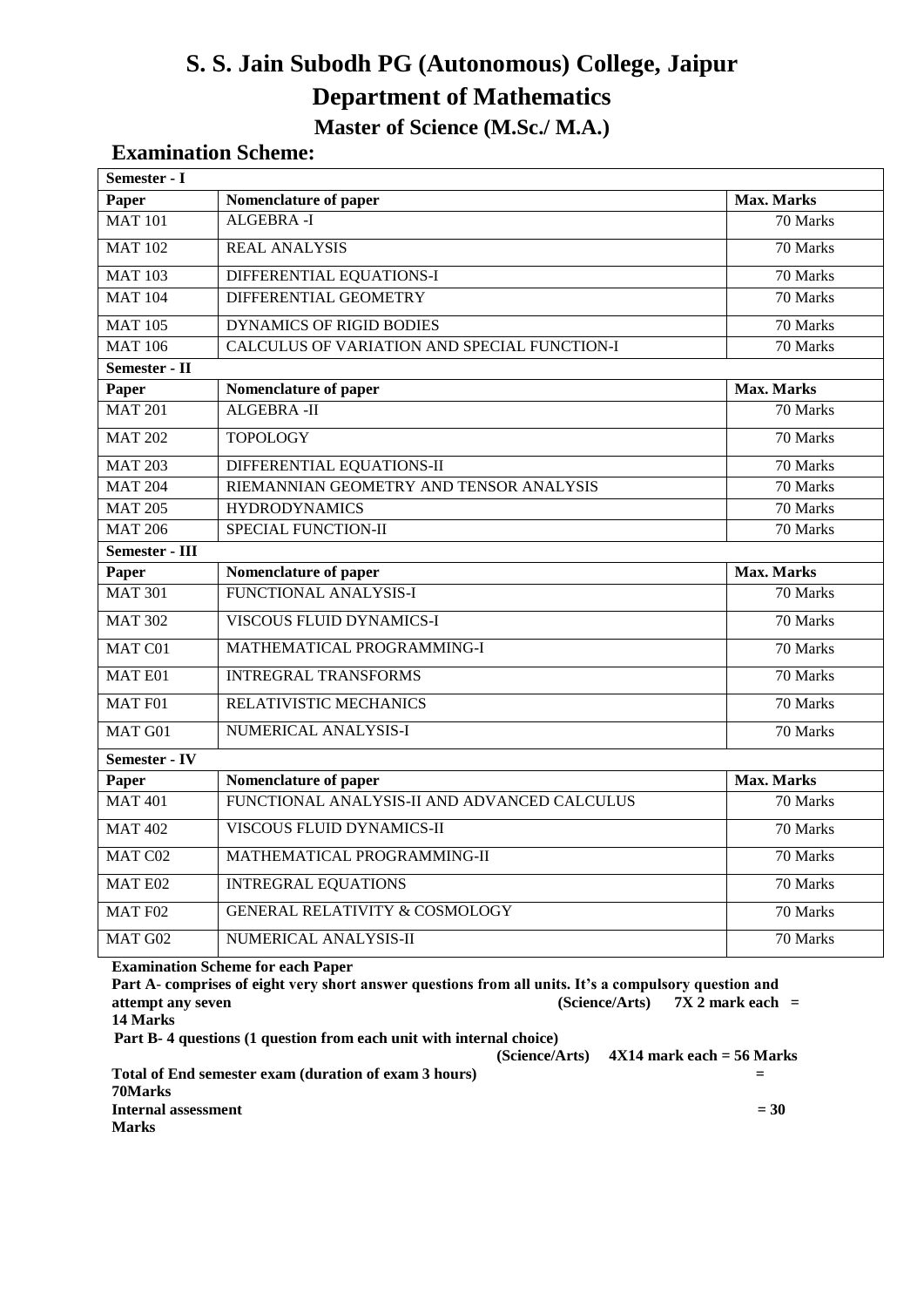# **MAT 101: Algebra-I**

**Note: There will be two parts in end semester theory paper.** 

**Part A**- **Question 1 is compulsory comprises eight very short answer questions ( Two from each Unit). Candidate has to attempt any seven questions. Each question carry 2 marks.**

**Part B of the paper will consist four questions one question from each unit with internal choice. Each question will carry 14 marks.**

# **Unit-1**

Direct product of groups (External and Internal) . Isomorphism theorems – Diamond isomorphism Theorem, Butterfly Lemma, Conjugate classes (Excluding p-groups). **Unit - 2**

Commutators, Derived subgroups, Normal series and Solvable groups, Composition series, Refinement theorem and Jordan-Holder theorem for infinite groups.

**Unit - 3**

Field theory – Extension fields, Algebraic and Transcendental extensions, Separable and inseparable extensions, Normal extensions. Splitting fields.

#### **Unit -4**

Galois theory – the elements of Galois theory, Automorphism of extensions, Fundamental theorem of Galois theory, Solutions of polynomial equations by radicals and Insolvability of general equation of degree five by radicals.

# **MAT 102: Real Analysis**

**Duration : 3 hrs.** Max. Marks : 70

**Note: There will be two parts in end semester theory paper.** 

**Part A**- **Question 1 is compulsory comprises eight very short answer questions ( Two from each Unit). Candidate has to attempt any seven questions. Each question carry 2 marks.**

**Part B of the paper will consist four questions one question from each unit with internal choice. Each question will carry 14 marks.**

# **Unit - 1**

Algebra and algebras of sets, Algebras generated by a class of subsets, Borel sets, Lebesgue measure of sets of real numbers, Measurability and Measure of a set, Existence of Nonmeasurable sets.

# **Unit - 2**

Measurable functions, Realization of non-negative measurable function as limit of an increasing sequence of simple functions, Structure of measurable functions, Convergence in measure, Egoroff's theorem.

# **Unit - 3**

Weierstrass's theorem on the approximation of continuous function by polynomials, Lebesgue integral of bounded measurable functions, Lebesgue theorem on the passage to the limit under the integral sign for bounded measurable functions.

# **Unit - 4**

Summable functions, Space of square summable functions. Fourier series and coefficients, Parseval's identity, Riesz-Fisher Theorem.

**Duration : 3 hrs.** Max. Marks : 70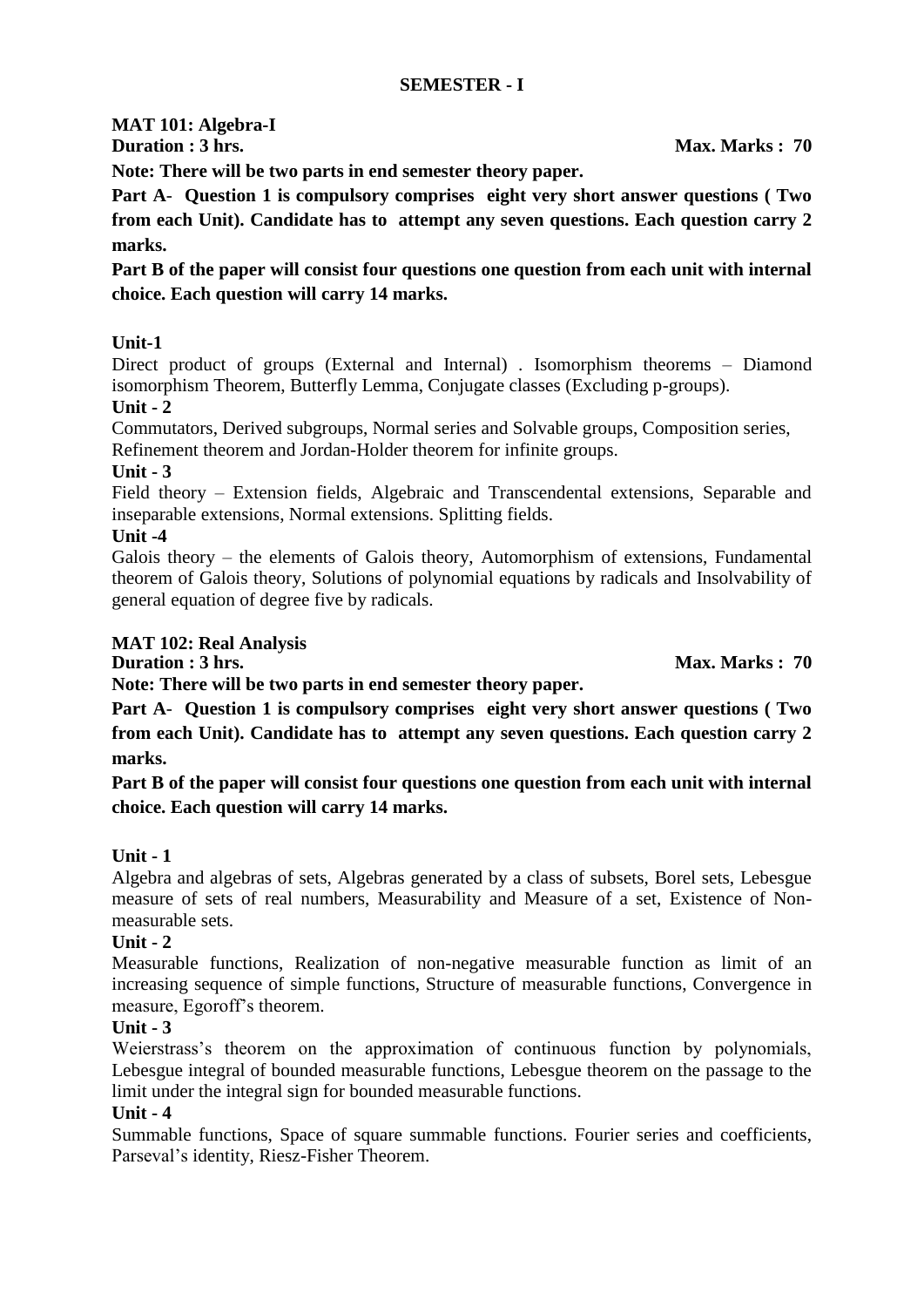**MAT 103: Differential Equations- I**

**Duration : 3 hrs.** Max. Marks : 70

**Note: There will be two parts in end semester theory paper.** 

**Part A**- **Question 1 is compulsory comprises eight very short answer questions ( Two from each Unit). Candidate has to attempt any seven questions. Each question carry 2 marks.**

**Part B of the paper will consist four questions one question from each unit with internal choice. Each question will carry 14 marks.**

# **Unit - 1**

Non-linear ordinary differential equations of particular forms. Riccati's equation –General solution and the solution when one, two or three particular solutions are known.

# **Unit - 2**

Total Differential equations. Forms and solutions, necessary and sufficient condition, Geometrical Meaning Equation containing three and four variables, total differential equations of second degree.

# **Unit - 3**

Series Solution: Radius of convergence, method of differentiation, Cauchy-Euler equation, Solution near a regular singular point (Method of Forbenius) for different cases, Particular integral and the point at infinity.

# **Unit - 4**

Partial differential equations of second order with variable co-efficients- Monge's method.

# **MAT 104: Differential Geometry**

**Duration : 3 hrs.** Max. Marks : 70

**Note: There will be two parts in end semester theory paper.** 

**Part A**- **Question 1 is compulsory comprises eight very short answer questions ( Two from each Unit). Candidate has to attempt any seven questions. Each question carry 2 marks.**

# **Part B of the paper will consist four questions one question from each unit with internal choice. Each question will carry 14 marks.**

# **Unit - 1**

Space curves, Tangent, Contact of curve and surface, Osculating plane, Principal normal and Binormal, Curvature, Torsion, Serret-Frenet's formulae, Osculating circle and Osculating sphere, Existence and Uniqueness theorems, Bertrand curves, Involute and Evolutes.

# **Unit - 2**

Conoids, Inflexional tangents, Singular points, Indicatrix. Ruled surface, Developable surface, Tangent plane to a ruled surface. Necessary and sufficient condition that a surface

 $\zeta = f(\xi, \eta)$  should represent a developable surface. Metric of a surface, First, Second and Third fundamental forms.Fundamental magnitudes of some important surfaces, Orthogonal trajectories.

# **Unit - 3**

Normal curvature. Pricipal directions and Principal curvatures, First curvature, Mean curvature, Gaussion curvature, Radius of curvature of a given section through any point on z  $= f(x,y)$ . Lines of curvature, Principal radii, Relation between fundamental forms.

# **Unit - 4**

Asymptotic lines, Differential equation of an asymptotic line, Curvature and Torsion of an asymptotic line. Gauss's formulae, Gauss's characteristic equation, Weingarten equations, Mainardi-Codazzi equations. Fundamental existence theorem for surfaces, Parallel surfaces, Gaussian and mean curvature for a parallel surface.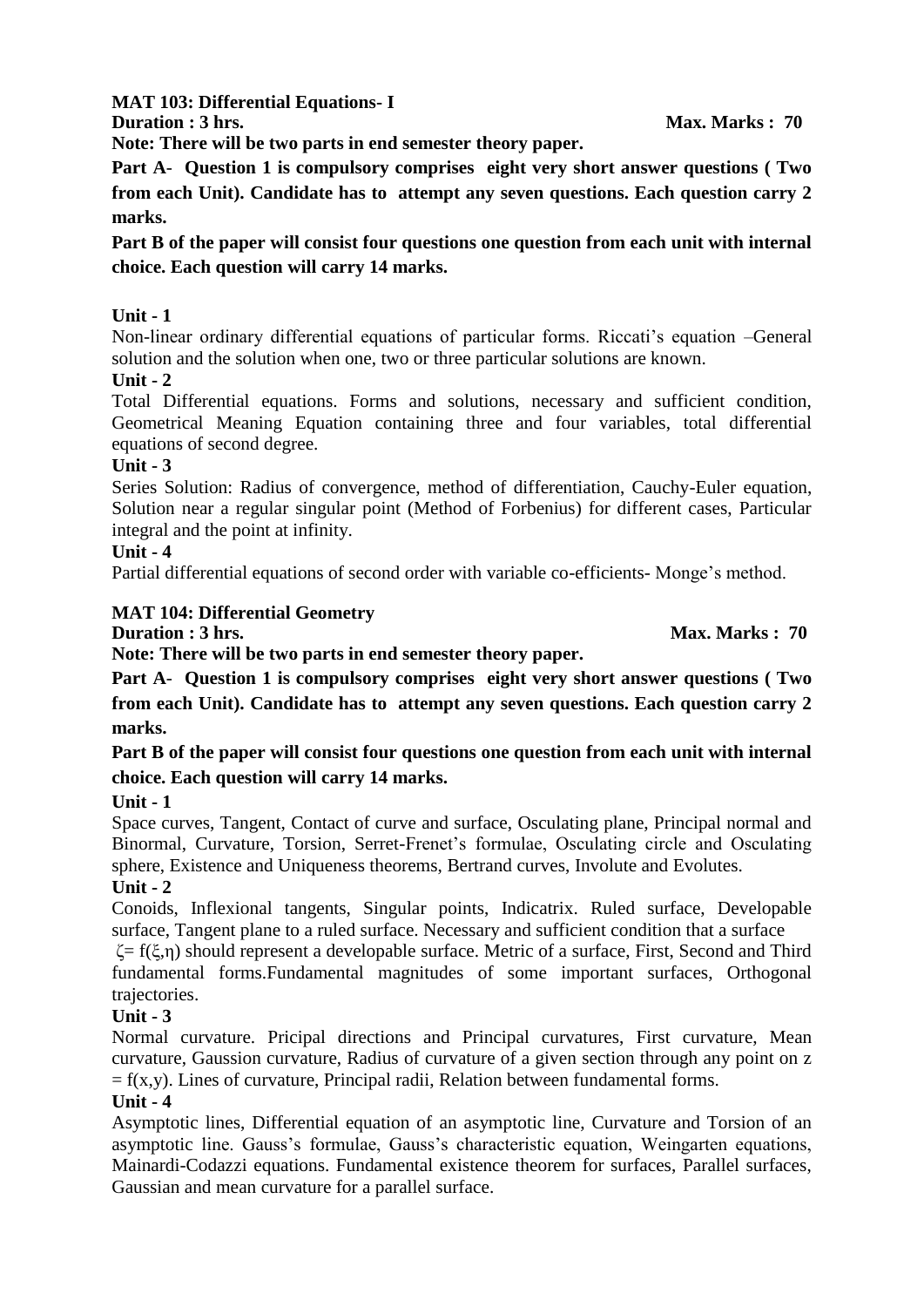**MAT 105: Dynamics of Rigid Bodies**

**Duration : 3 hrs.** Max. Marks : 70

**Note: There will be two parts in end semester theory paper.** 

**Part A**- **Question 1 is compulsory comprises eight very short answer questions ( Two from each Unit). Candidate has to attempt any seven questions. Each question carry 2 marks.**

**Part B of the paper will consist four questions one question from each unit with internal choice. Each question will carry 14 marks.**

# **Unit - 1**

D'Alembert's principle. The general equations of motion of a rigid body. Motion of centre of inertia and motion relative to centre of inertia. Motion about a fixed axis.

# **Unit - 2**

The compound pendulum, Centre of percussion. Motion of a rigid body in two dimensions under finite and impulsive forces.

# **Unit - 3**

Motion in three dimensions with reference to Euler's dynamical and geometrical equations. Motion under no forces, Motion under impulsive forces. Conservation of momentum (linear and angular).

# **Unit - 4**

Lagrange's equations for holonomous dynamical system, Energy equation for conservative field, Small oscillations, Motion of a top, Hemilton's equations of motion, Hamilton's principle and principle of least action.

# **MAT 106: Calculus of Variation and Special Function-I**

**Duration : 3 hrs.** Max. Marks : 70

**Note: There will be two parts in end semester theory paper.** 

**Part A**- **Question 1 is compulsory comprises eight very short answer questions ( Two from each Unit). Candidate has to attempt any seven questions. Each question carry 2 marks.**

**Part B of the paper will consist four questions one question from each unit with internal choice. Each question will carry 14 marks.**

# **Unit - 1**

Calculus of variation – Functionals, Variation of a functional and its properties, Variational problems with fixed boundaries, Euler's equation, Extremals, Functional dependent on several unknown functions and their first order derivatives.

# **Unit - 2**

Functionals dependent on higher order derivatives, Functionals dependent on the function of more than one independent variable. Variational problems in parametric form.

# **Unit - 3**

Gauss hypergeometric function and its properties, Series solution of Gauss hypergeometric equation. Integral representation, Linear and quadratic transformation formulas, Contiguous function relations, Differentiation formulae, Linear relation between the solutions of Gauss hypergeometric equation, Kummer's confluent hypergeometric function and its properties, Integral representation, Kummer's first transformation and series solution of Legendre's equation.

# **Unit - 4**

Legendre polynomials and functions  $Pn(x)$  and  $On(x)$ .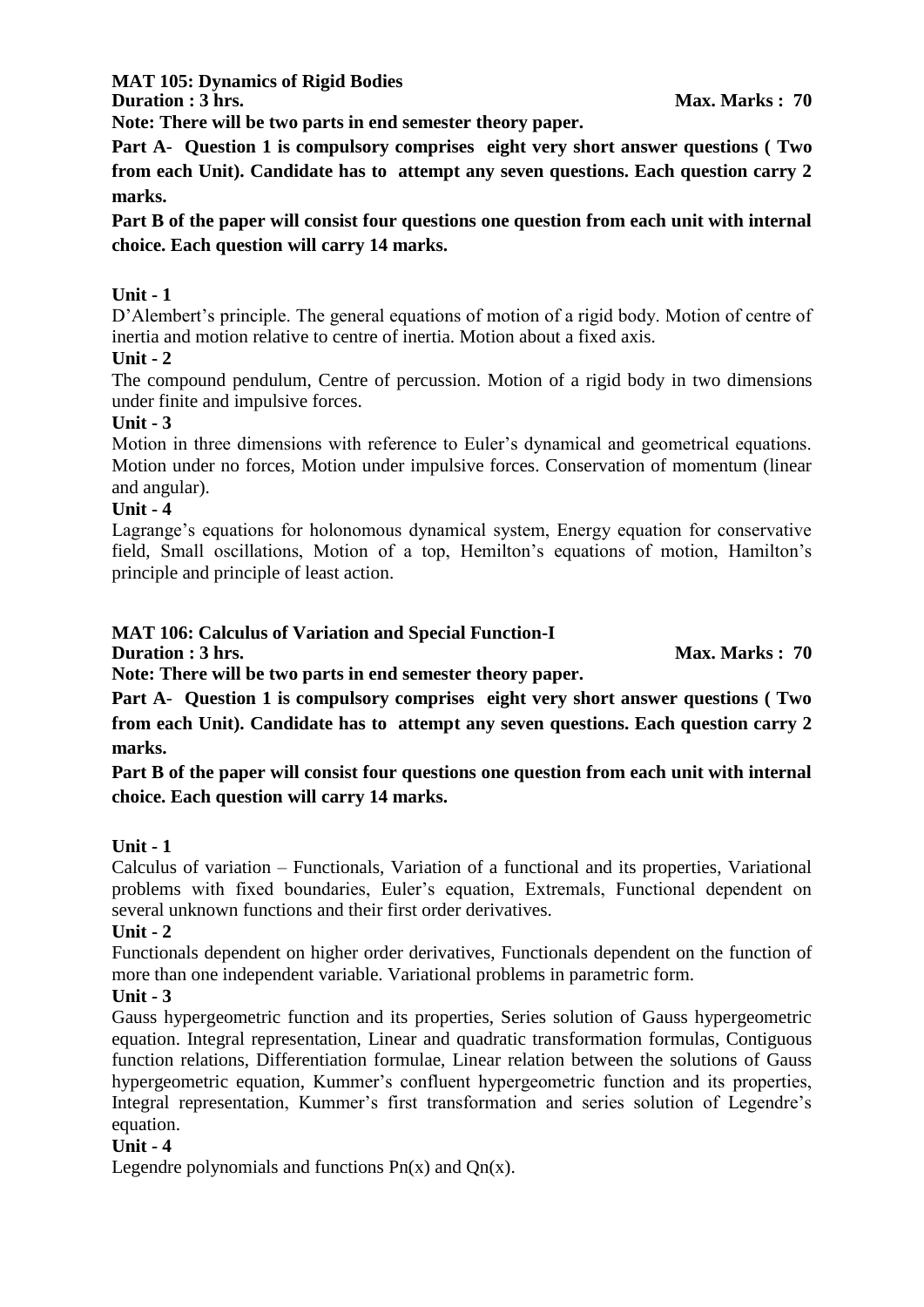# **MAT 201: Algebra II**

**Duration : 3 hrs.** Max. Marks : 70

**Note: There will be two parts in end semester theory paper.** 

**Part A**- **Question 1 is compulsory comprises eight very short answer questions ( Two from each Unit). Candidate has to attempt any seven questions. Each question carry 2 marks.**

**Part B of the paper will consist four questions one question from each unit with internal choice. Each question will carry 14 marks.**

# **Unit - 1**

Linear transformation of vector spaces, Dual spaces, Dual basis and their properties, Dual maps, Annihilator.

# **Unit - 2**

Matrices of a linear maps, Matrices of composition maps, Matrices of dual map, Eigen values, Eigen vectors, Rank and Nullity of linear maps and matrices, Invertible matrices, Similar matrices.

# **Unit - 3**

Determinants of matrices and its computations, Characteristic polynomial and eigen values.Real inner product space, Schwartzs inequality.

# **Unit - 4**

Orthogonality, Bessel's inequality, Adjoint, Self adjoint linear transformations and matrices, Othogonal linear transformation and matrices, Principal Axis Theorem

# **MAT 202: Topology**

**Duration : 3 hrs.** Max. Marks : 70

**Note: There will be two parts in end semester theory paper.** 

**Part A**- **Question 1 is compulsory comprises eight very short answer questions ( Two from each Unit). Candidate has to attempt any seven questions. Each question carry 2 marks.**

**Part B of the paper will consist four questions one question from each unit with internal choice. Each question will carry 14 marks.**

# **Unit - 1**

Topological spaces, Subspaces, Open sets, Closed sets, Neighbourhood system, Bases and sub-bases.

# **Unit – 2**

Continuous mapping and Homeomorphism, Nets, Filters.

# **Unit - 3**

Separation axioms (To, T1, T2, T3, T4). Compact and locally compact spaces. Continuity and Compactness.

# **Unit - 4**

Product and Quotient spaces. Tychonoff's one point compactification. Connected and Locally connected spaces, Continuity and Connectedness.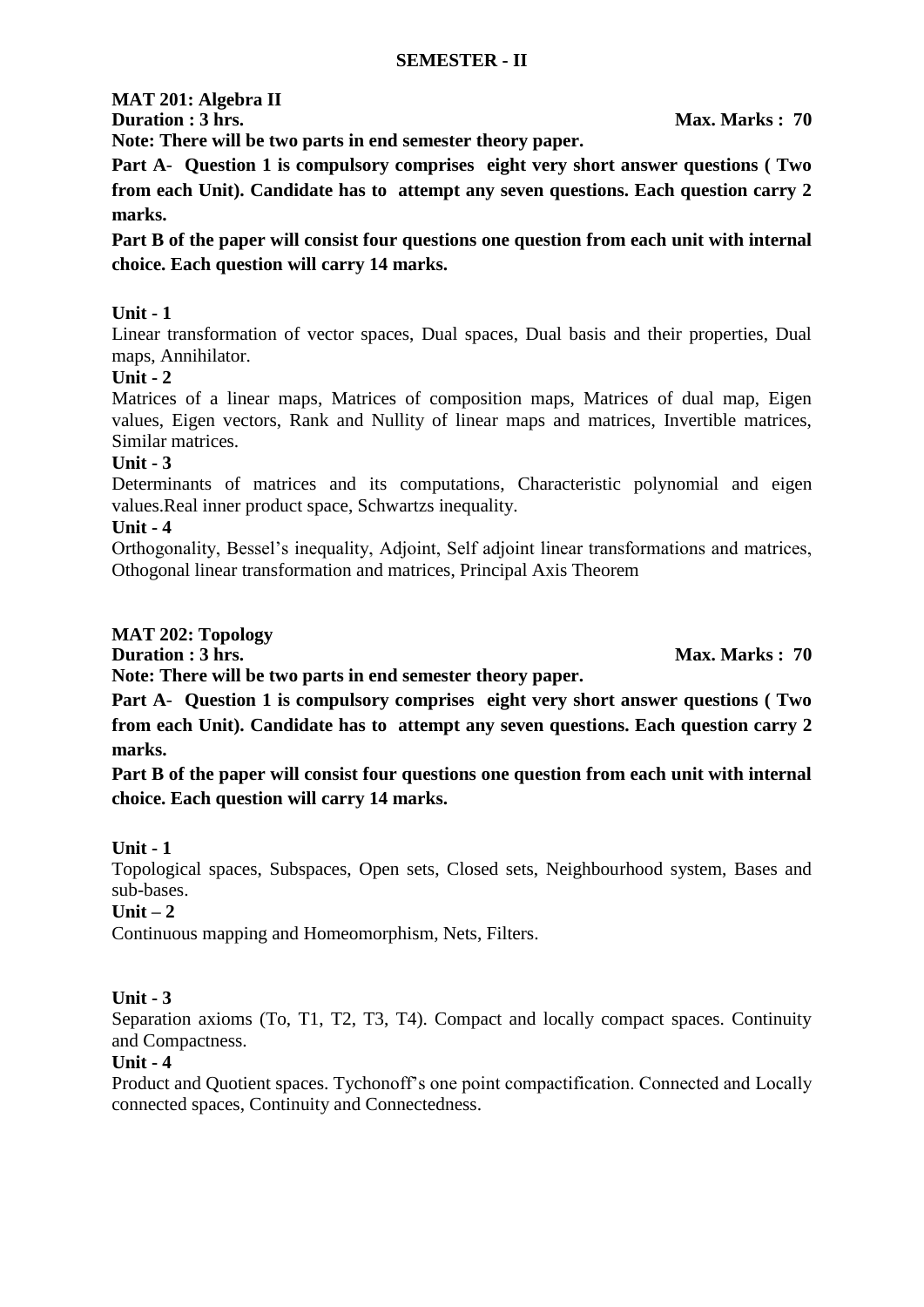# **MAT 203: Differential Equation-II**

**Note: There will be two parts in end semester theory paper.** 

**Part A**- **Question 1 is compulsory comprises eight very short answer questions ( Two from each Unit). Candidate has to attempt any seven questions. Each question carry 2 marks.**

**Part B of the paper will consist four questions one question from each unit with internal choice. Each question will carry 14 marks.**

# **Unit - 1**

Classification of linear partial differential equation of second order, Canonical forms, Cauchy's problem of first and second order partial differential equation.

# **Unit - 2**

Linear homogeneous boundary value problem, Eigen values and eigen functions, Sturm-Liouville boundary value problems, orthogonality of eigen functions, Lagrange's identity, properties of Eigen functions, important theorems of sturm Liouville system, Periodic functions.

#### **Unit - 3**

Non-homogeneous boundary value problems, Non-homogeneous Sturm-Liouville boundary value problems (method of eigen function expansion). Method of separation of variables, Laplace, wave and diffusion equations.

# **Unit - 4**

Green's Functions: Non-homogeneous Sturm-Liouville boundary value problem (method of Green's function), Procedure of constructing the Green's function and solution of boundary value problem, properties of Green's function, Inhomogeneous boundary conditions, Dirac delta function, Bilinear formula for Green's function, Modified Green's function.

# **MAT 204: Riemannian Geometry and Tensor Analysis**

**Duration : 3 hrs.** Max. Marks : 70

**Note: There will be two parts in end semester theory paper.** 

**Part A**- **Question 1 is compulsory comprises eight very short answer questions ( Two from each Unit). Candidate has to attempt any seven questions. Each question carry 2 marks.**

**Part B of the paper will consist four questions one question from each unit with internal choice. Each question will carry 14 marks.**

# **Unit - 1**

Geodesics, Differential equation of a geodesic, Single differential equation of a geodesic, Geodesic on a surface of revolution, Geodesic curvature and torsion, Gauss-Bonnet Theorem. **Unit - 2**

Tensor Analysis– Kronecker delta. Contravariant and Covariant tensors, Symmetric tensors, Quotient law of tensors, Relative tensor. Riemannian space. Metric tensor, Indicator, Permutation symbols and Permutation tensors.

#### **Unit - 3**

Christoffel symbols and their properties, Covariant differentiation of tensors. Ricci's theorem, Intrinsic derivative, Geodesics, Differential equation of geodesic, Geodesic coordinates, Field of parallel vectors.

#### **Unit - 4**

Reimann-Christoffel tensor and its properties. Covariant curvature tensor, Einstein space. Bianchi's identity. Einstein tensor, Flat space, Isotropic point, Schur's theorem.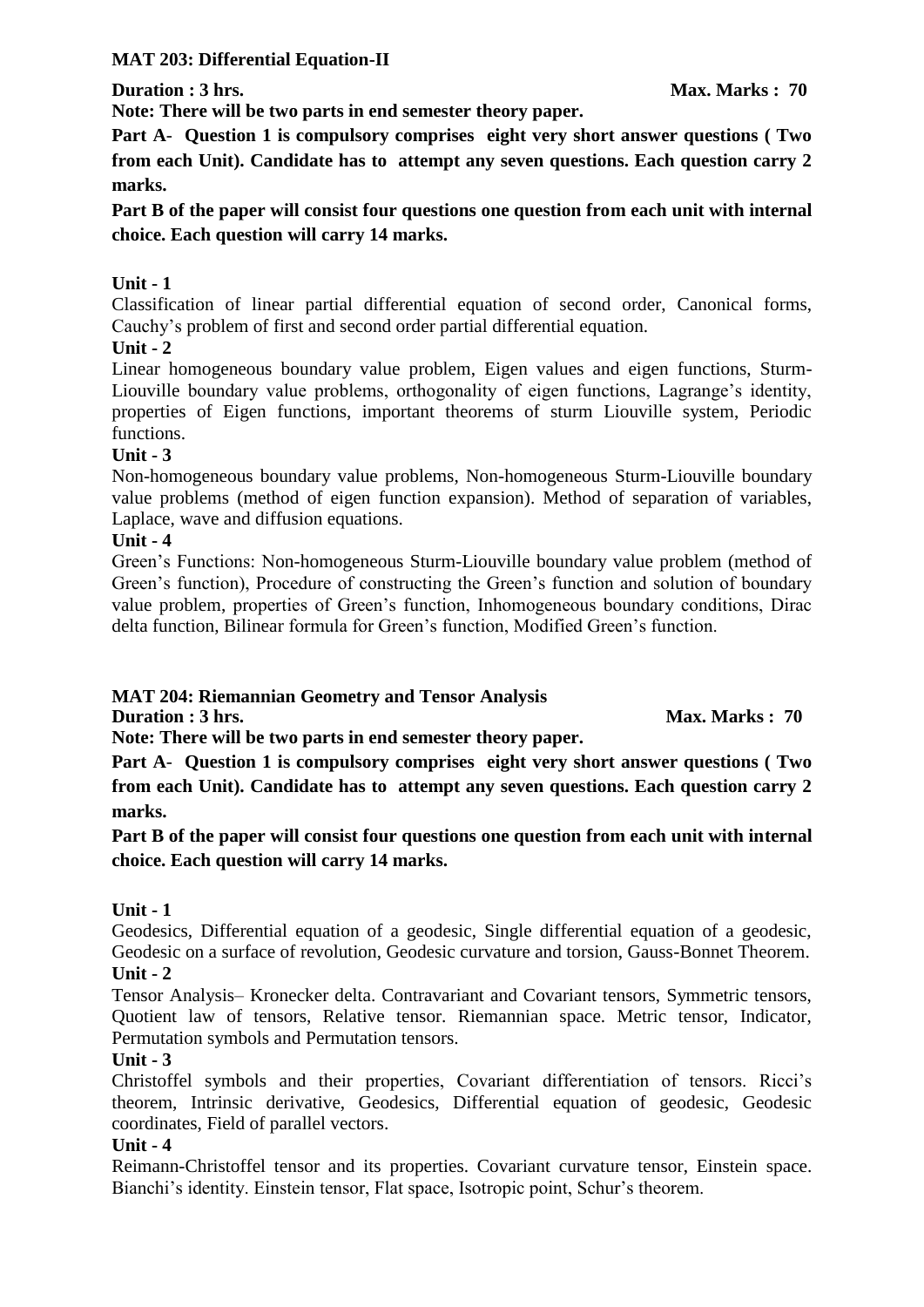#### **MAT 205: Hydrodynamics**

**Note: There will be two parts in end semester theory paper.** 

**Part A**- **Question 1 is compulsory comprises eight very short answer questions ( Two from each Unit). Candidate has to attempt any seven questions. Each question carry 2 marks.**

**Part B of the paper will consist four questions one question from each unit with internal choice. Each question will carry 14 marks.**

**Unit - 1**

Kinematics of ideal fluid. Lagrange's and Euler's methods. Equation of continuity in Cartesian, cylindrical and spherical polar coordinates. Boundary surface.

**Unit - 2**

Stream-lines, path-lines and streak lines, velocity potential, irrotational motion.

**Unit - 3**

Euler's hydrodynamic equations. Bernoulli's theorem. Helmholtz equations. Cauchy's integral.

**Unit - 4**

Motion due to impulsive forces. Motion in two-dimensions, Stream function, Complex potential. Sources, Sinks, Doublets, Images in two-dimensions.

# **MAT 206 : Special Functions- II**

**Duration : 3 hrs.** Max. Marks : 70

**Note: There will be two parts in end semester theory paper.** 

**Part A**- **Question 1 is compulsory comprises eight very short answer questions ( Two from each Unit). Candidate has to attempt any seven questions. Each question carry 2 marks.**

**Part B of the paper will consist four questions one question from each unit with internal choice. Each question will carry 14 marks.**

**Unit - 1** Bessel functions  $Jn(x)$ . **Unit - 2** Hermite polynomials Hn(x), Laguerre and Associated Laguerre polynomials.

# **Unit - 3**

Jacobi Polynomial: Definition and its special cases, Bateman's generating function, Rodrigue's formula, orthogonality, recurrence relations, expansion in series of polynomials. **Unit - 4**

Chebyshev polynomials  $Tn(x)$  and  $Un(x)$ : Definition, Solutions of Chebyshev's equation, expansions, Generating functions, Recurrence relations, Orthogonality.

**Duration : 3 hrs.** Max. Marks : 70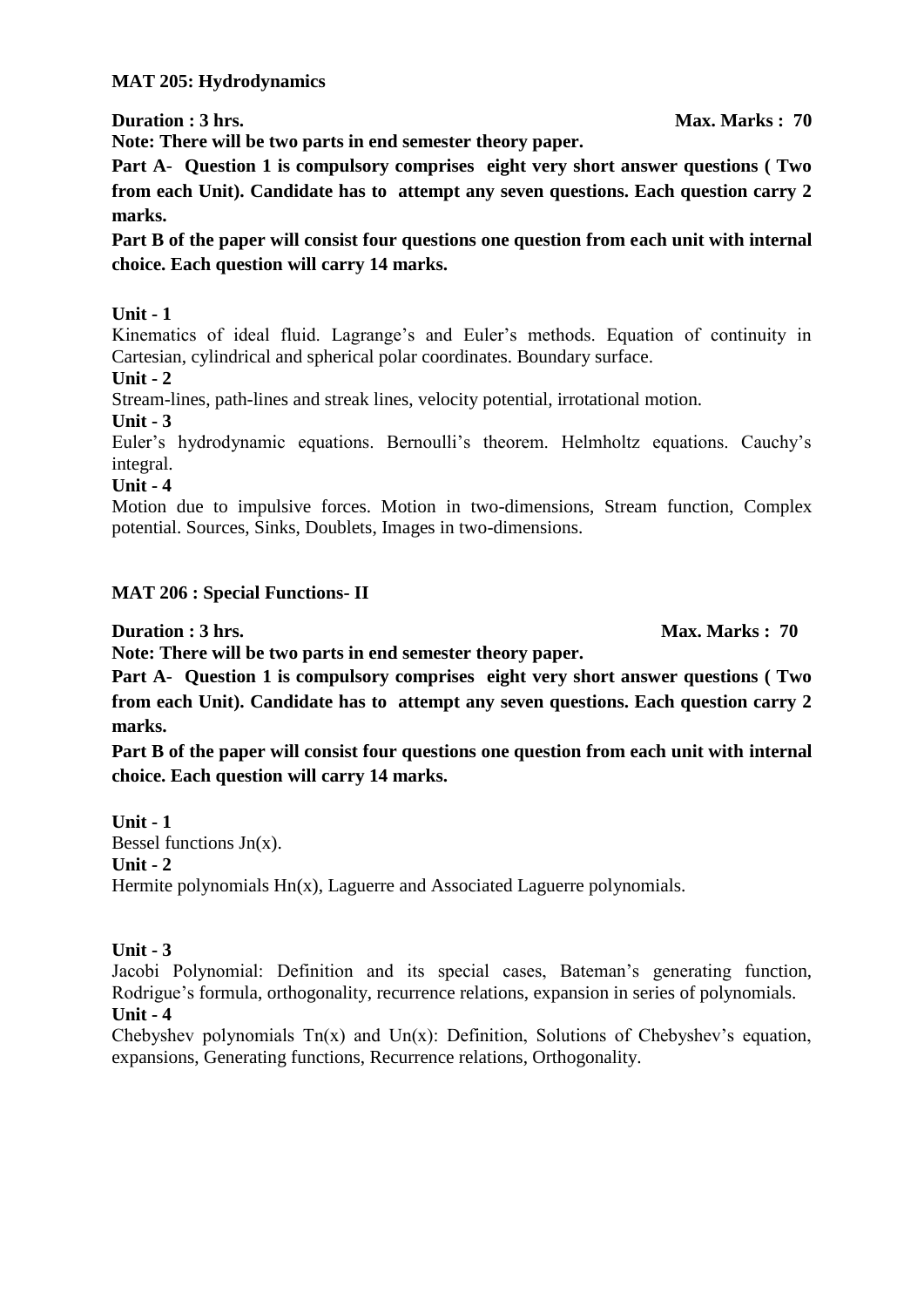**MAT 301: Functional Analysis- I**

**Duration : 3 hrs.** Max. Marks : 70

**Note: There will be two parts in end semester theory paper.** 

**Part A**- **Question 1 is compulsory comprises eight very short answer questions ( Two from each Unit). Candidate has to attempt any seven questions. Each question carry 2 marks.**

**Part B of the paper will consist four questions one question from each unit with internal choice. Each question will carry 14 marks.**

# **Unit 1:**

Normed linear spaces. Quotient space of normed linear spaces and its completeness. Banach spaces and examples. Bounded linear transformations. Normed linear space of bounded linear transformations.

# **Unit – 2**

Equivalent norms. Basic properties of finite dimensional normed linear spaces and compactness. Reisz Lemma. Multilinear mapping. Open mapping theorem. Closed graph theorem. Uniform boundness theorem.

# **Unit - 3**

Continuous linear functionals. Hahn-Banach theorem and its consequences. Embedding and Reflexivity of normed spaces. Dual spaces with examples. Inner product spaces. Hilbert space and its properties.

# **Unit – 4**

Orthogonality and Functionals in Hilbert Spaces. Phythagorean theorem, Projection theorem, Orthonormal sets, Bessel's inequality, Complete orthonormal sets, Parseval's identity, Structure of a Hilbert space, Riesz representation theorem, Reflexivity of Hilbert spaces.

#### **MAT 302: Viscous Fluid Dynamics-I**

**Duration : 3 hrs.** Max. Marks : 70

**Note: There will be two parts in end semester theory paper.** 

**Part A**- **Question 1 is compulsory comprises eight very short answer questions ( Two from each Unit). Candidate has to attempt any seven questions. Each question carry 2 marks.**

**Part B of the paper will consist four questions one question from each unit with internal choice. Each question will carry 14 marks.**

# **Unit – 1**

Viscosity , Analysis of stress and rate of strain, Stoke's law of friction, Thermal conductivity and generalized law of heat conduction, Equations of state and continuity , Navier- Stokes equations of motion.

#### **Unit – 2**

Vorticity and circulation, Dynamical similarity, Inspection and dimensional analysis, Buckingham theorem and its application, Non-dimensional parameters and their physical importance : Reynolds number, Froude number, Mach number, Prandtl number, Eckart number, Grashoff number, Brinkmann number, Non – dimensional coefficients : Lift and drag coefficients, Skin friction , Nusselt number, Recovery factor.

#### **Unit – 3**

Exact solutions of Navier – Stokes equations, Velocity distribution for plane couette flow, Plane Poiseuille flow, Generalized plane Couette flow, Hagen- Poiseuille flow, Flow in tubes of uniform cross-sections.

# **Unit – 4**

Flow between two concentric rotating cylinders. Stagnation point flows : Hiemenz flow, Homann flow. Flow due to a rotating disc.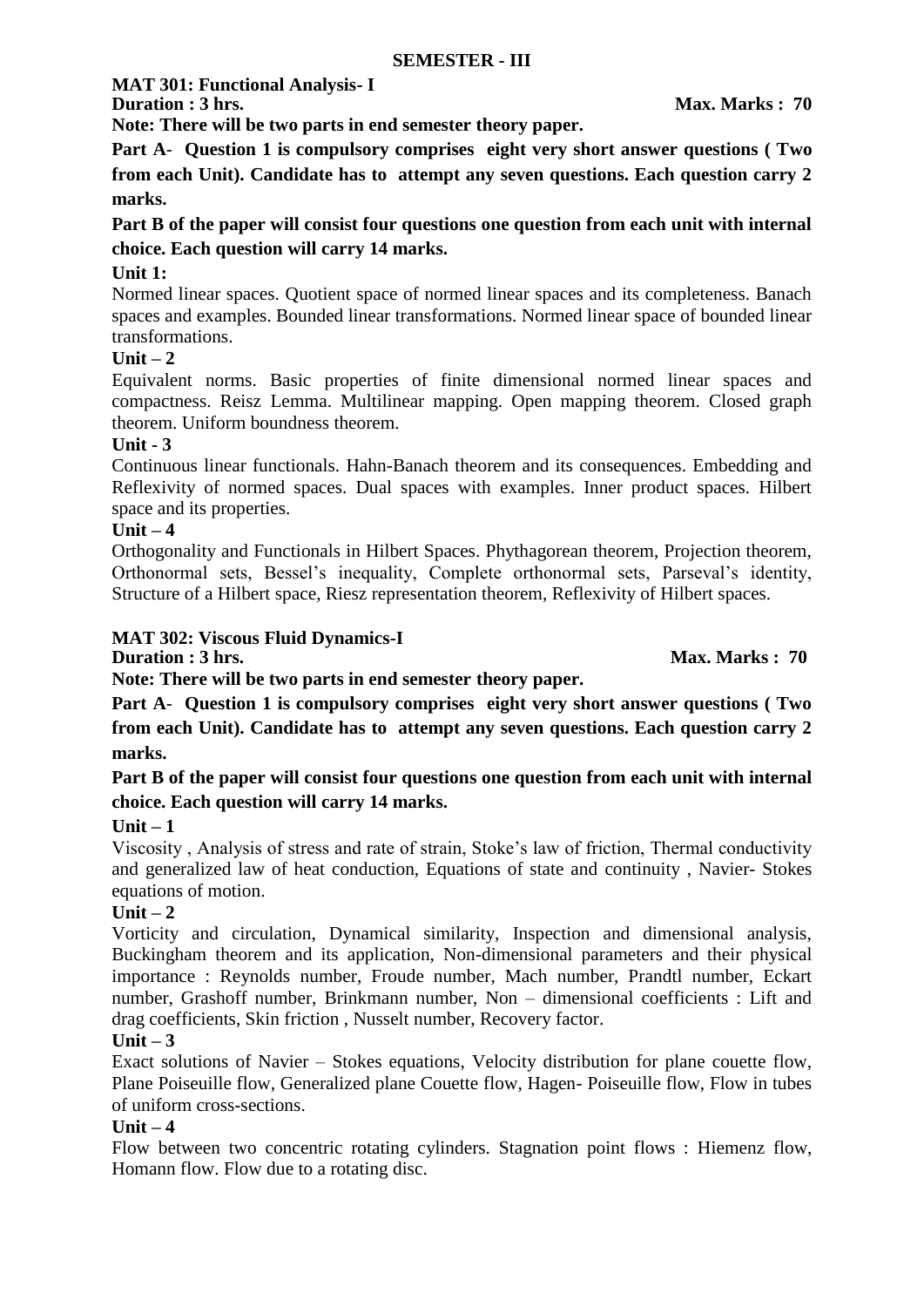# **MAT C01: Mathematical Programming -I**

**Duration : 3 hrs.** Max. Marks : 70

**Note: There will be two parts in end semester theory paper.** 

**Part A**- **Question 1 is compulsory comprises eight very short answer questions ( Two from each Unit). Candidate has to attempt any seven questions. Each question carry 2 marks.**

**Part B of the paper will consist four questions one question from each unit with internal choice. Each question will carry 14 marks.**

# **Unit – 1**

Separating and supporting hyperplane theorems. Revised simplex method to solve Linear Programming problems, Bounded variable problems.

**Unit – 2**

Integer programming: Gomory's algorithm for all and mixed integer programming problems, Branch and Bound algorithm; Goal programming: Graphical goal attainment method, Simplex method for GPP.

#### **Unit – 3**

Separable programming: Piece-wise Linear approximations to non-linear functions, Reduction to separable programming problem to l.p.p., separable programming algorithm, fractional programming: computational procedure.

#### **Unit - 4**

Dynamic programming: Introduction, Bellman principle of optimality, solution of problems with finite number stages, solution of l.p.p. by dynamic programming.

# **MAT E01: Integral Transforms**

**Duration : 3 hrs.** Max. Marks : 70

**Note: There will be two parts in end semester theory paper. Part A**- **Question 1 is compulsory comprises eight very short answer questions ( Two from each Unit). Candidate has to attempt any seven questions. Each question carry 2** 

**marks.**

**Part B of the paper will consist four questions one question from each unit with internal choice. Each question will carry 14 marks.**

# **Unit – 1**

Fourier transform – Defiition and properties of Fourier sine, cosine and complex transforms. Convolution theorem. Inversion theorems. Fourier transform of derivatives.

# **Unit – 2**

Mellin transform– Definition and elementary properties. Mellin transforms of derivatives and integrals. Inversion theorem. Convolution theorem.

# **Unit - 3**

Laplace transform– Definition and its properties. Rules of manipulation. Laplace transform of derivatives and integrals. Properties of inverse Laplace transform. Convolution theorem.

### $Unit - 4$

Complex inversion formula. Infinite Hankel transform– Definition and elementary properties. Hankel transform of derivatives. Inversion theorem. Parseval Theorem.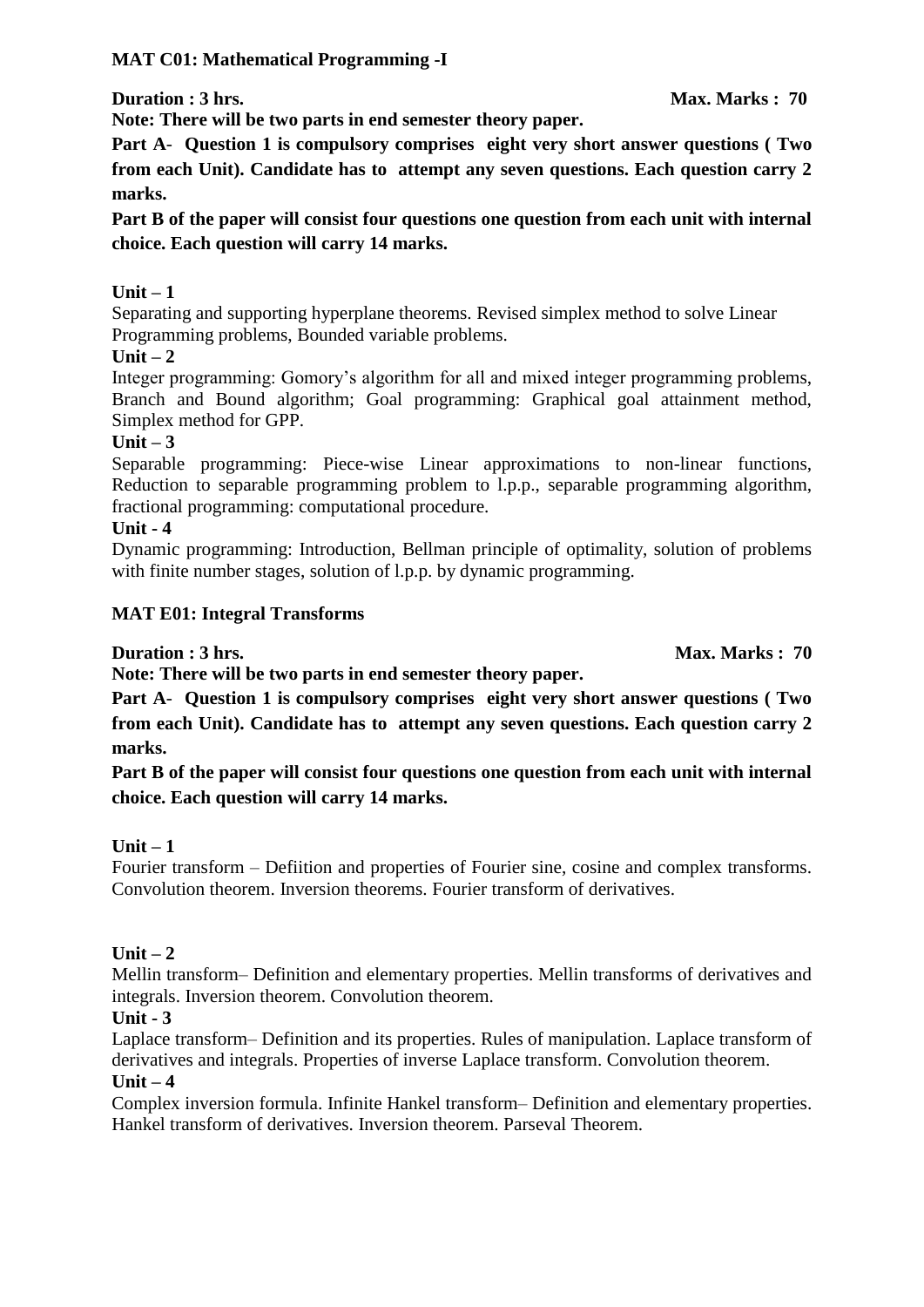**MAT F01: Relativistic Mechanics**

**Note: There will be two parts in end semester theory paper.** 

**Part A**- **Question 1 is compulsory comprises eight very short answer questions ( Two from each Unit). Candidate has to attempt any seven questions. Each question carry 2 marks.**

**Part B of the paper will consist four questions one question from each unit with internal choice. Each question will carry 14 marks.**

# **Unit – 1**

Relative Character of space and time, Principle of Relativity and its postulates, Derivation of special Lorentz transformation equations, Composition of Parallel velocities, Lorentz-Fitzgerald contraction formula, Time dilation.

# **Unit – 2**

Simultaneity, Relativistic transformation formulae for velocity, Lorentz contraction factor, Particle acceleration, Velocity of light as fundamental velocity, Relativistic aberration and its deduction to Newtonian theory.

#### **Unit - 3**

Variation of mass with velocity, Equivalence of mass and energy, Transformation formulae for mass, Momentum and energy, Problems on conservation of mass, Momentum and energy, Relativistic Lagrangian and Hamiltonian.

#### **Unit - 4**

Minkowski space, Space-like, Time-like and Light-like intervals, Null cone, Relativity and Causality, Proper time, World line of a particle. Principles of Equivalence and General Covariance.

# **MAT G01: Numerical Analysis – I**

**Duration : 3 hrs.** Max. Marks : 70

**Note: There will be two parts in end semester theory paper.** 

**Part A**- **Question 1 is compulsory comprises eight very short answer questions ( Two from each Unit). Candidate has to attempt any seven questions. Each question carry 2 marks.**

**Part B of the paper will consist four questions one question from each unit with internal choice. Each question will carry 14 marks.**

# **Unit – 1**

Iterative methods – Theory of iteration method, Acceleration of the convergence, Chebyshev method, Muler's method, Methods for multiple and complex roots.

#### **Unit - 2**

Newton-Raphson method for simultaneous equations, Convergence of iteration process in the case of several unknowns. Solution of polynomial equations – Polynomial equation, Real and complex roots, Synthetic division, the Birge-Vieta, Bairstow and Graeffe's root squaring method.

# **Unit - 3**

System of simultaneous Equations (Linear)- Direct method, Method of determinant, Gauss-Jordan, LU-Factorizations-Doolitte's, Crout's and Cholesky's. Partition method. Relaxation methods.

# **Unit - 4**

Eigen value problems– Basic properties of eigen values and eigen vector, Power methods, Method for finding all eigen values of a matrix. Jacobi, Givens' and Rutishauser method. Complex eigen values.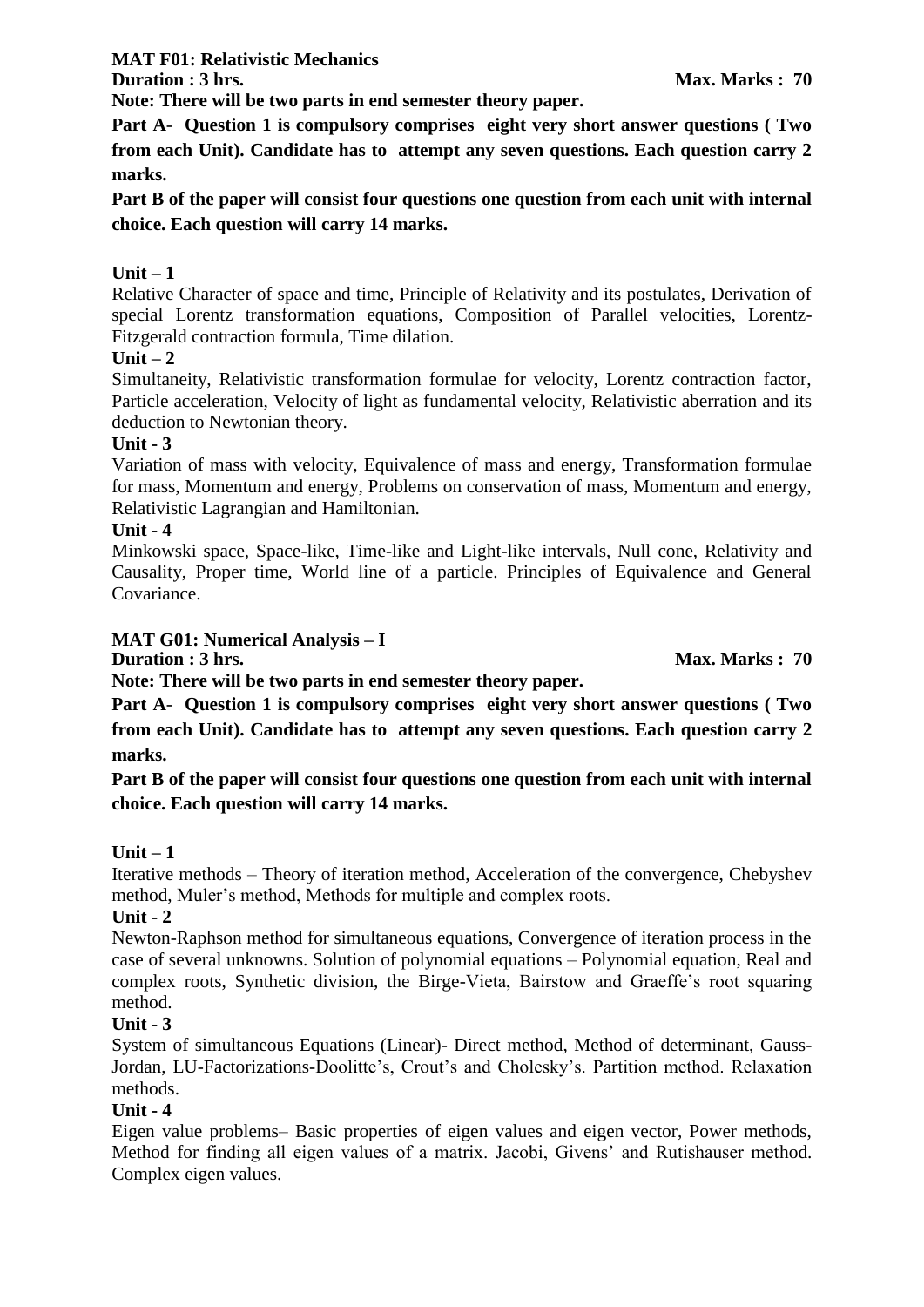#### **SEMESTER – IV**

**MAT 401: Functional Analysis II and Advanced Calculus Duration : 3 hrs.** Max. Marks : 70

**Note: There will be two parts in end semester theory paper.** 

**Part A**- **Question 1 is compulsory comprises eight very short answer questions ( Two from each Unit). Candidate has to attempt any seven questions. Each question carry 2 marks.**

**Part B of the paper will consist four questions one question from each unit with internal choice. Each question will carry 14 marks.**

# **Unit – 1**

Adjoint of an operator on a Hilbert space. Self-adjoint, Positive, Normal and Unitary operators and their properties.Projection on a Hilbert space. Invariance. Reducibility. Orthogonal projections.

#### $\textbf{Unit} = 2$

Derivatives of a continuous map from an open subset of Banach space to a Banach space. Rules of derivation. Derivative of a composite, Directional derivative. Mean value theorem and its applications.

#### **Unit - 3**

Partial derivatives and Jacobian Matrix. Continuously differentiable maps. Higher derivatives. Taylor's formula.

#### **Unit – 4**

Inverse function theorem. Implicit function theorem. Step function, Regulated function, primitives and integrals. Differentiation under the integral sign. Riemann integral of function of real variable with values in normed linear space.

# **MAT 402: Viscous Fluid Dynamics – II**

**Duration : 3 hrs.** Max. Marks : 70

**Note: There will be two parts in end semester theory paper.** 

**Part A**- **Question 1 is compulsory comprises eight very short answer questions ( Two from each Unit). Candidate has to attempt any seven questions. Each question carry 2 marks.**

**Part B of the paper will consist four questions one question from each unit with internal choice. Each question will carry 14 marks.**

# **Unit – 1**

Concept of unsteady flow, Flow due to plane wall suddenly set in the motion (Stokes' first problem), Flow due to an oscillating plane wall (Stokes' second problem), Starting flow in plane Couette motion, Suction/injection through porous wall.

#### **Unit - 2**

Equation of energy, Temperature distribution : Between parallel plates, in a pipe, between two concentric rotating cylinders.

#### **Unit - 3**

Variable viscosity plane Couette flow, temperature distribution of plane Couette flow with transpiration cooling.Theory of very slow motion: Stokes' and Oseen's flows past a sphere.

# **Unit – 4**

Concept of boundary layer , Derivation of velocity and thermal boundary equations in twodimensional flow. Boundary layer on flat plate (Balsius-Topfer solution), Simple solution of thermal boundary layer equation for  $Pr = 1$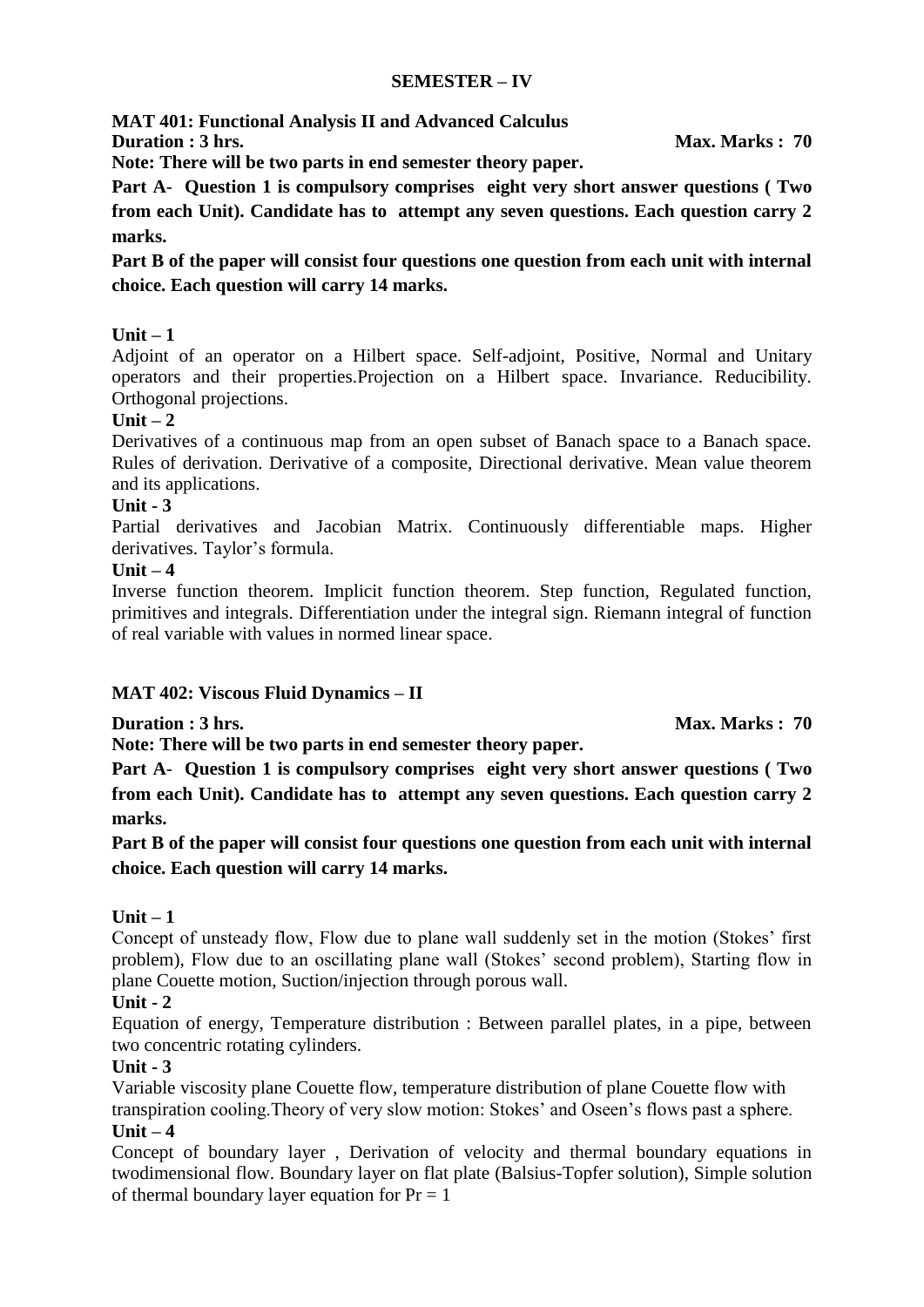**MAT C02: Mathematical Programming - II**

**Duration : 3 hrs.** Max. Marks : 70

**Note: There will be two parts in end semester theory paper.** 

**Part A**- **Question 1 is compulsory comprises eight very short answer questions ( Two from each Unit). Candidate has to attempt any seven questions. Each question carry 2 marks.**

**Part B of the paper will consist four questions one question from each unit with internal choice. Each question will carry 14 marks.**

# **Unit – 1**

Convex function, Quadratic forms, constrained problem of maxima and minima, Lagrangian method, Non-linear programming: Formulation and Graphical method.

# $\textbf{Unit} - 2$

Non-linear programming and its fundamental ingradients, Khun-Tucker necessary and sufficient conditions; Saddle point, Saddle-point theorems.

#### **Unit – 3**

Quadratic Programming: Kuhn-Tueker conditions, Wolfe method, Duality in Quadratic Programming.

#### **Unit - 4**

Beals method to solve QPP, Geometric Programming: Formulation, geometric arithmetic inequality, necessary conditions of optimality.

# **MAT E02: Integral Equations**

**Duration : 3 hrs.** Max. Marks : 70

**Note: There will be two parts in end semester theory paper.** 

**Part A**- **Question 1 is compulsory comprises eight very short answer questions ( Two from each Unit). Candidate has to attempt any seven questions. Each question carry 2 marks.**

**Part B of the paper will consist four questions one question from each unit with internal choice. Each question will carry 14 marks.**

# **Unit – 1**

Linear integral equations– Definition and classification. Conversion of initial and boundary value problems to an integral equation. Eigen values and Eigen functions. Solution of homogeneous and

general Fredholm integral equations of second kind with separable kernels.

# **Unit - 2**

Solution of Fredholm and Volterra integral equations of second kind by methods of successive substitutions and successive approximations. Resolvent kernel and its results. Conditions of uniform convergence and uniqueness of series solution.

# **Unit – 3**

Integral equations with symmetric kernels– Orthogonal system of functions. Fundamental properties of eigen values and eigen functions for symmetric kernels. Expansion in eigen functions and bilinear form. Hilbert-Schmidt theorem. Solution of Fredholm integral equations of second kind by using Hilbert-Schmidt theorem.

# **Unit - 4**

Solution of Volterra integral equations of second kind with convolution type kernels by Laplace transform. Solution of singular integral equations by Fourier transform. Classical Fredholm theory– Fredholm theorems. Solution of Fredholm integral equation of second kind by using Fredholm first theorem.